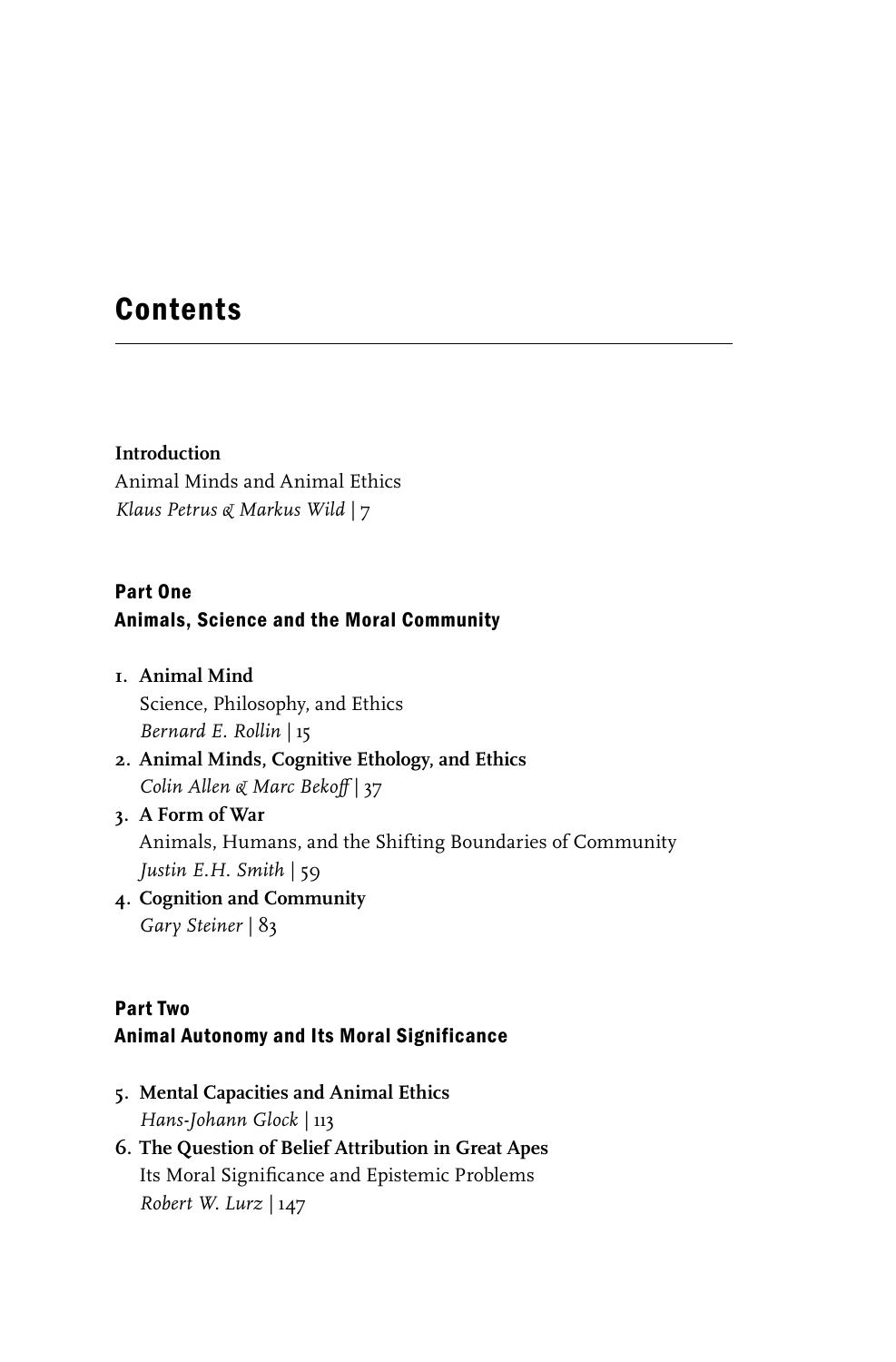### **7. Ape Autonomy?**

 Social Norms and Moral Agency in Other Species  *Kristin Andrews* | 173

**8. The Nonhuman Roots of Human Morality**  *Evelyn B. Pluhar* | 197

### Part Three The Diversity of Animal Ethics

- **9. Animal Rights** A Non-Consequentialist Approach  *Uriah Kriegel* | 231
- **10. Taking Sentience Seriously**  *Gary L. Francione* | 249
- **11. Two Approaches to Animal Ethics and the Case of Great Apes**  *Alessandro Blasimme, Constantine Sandis & Lisa Bortolotti* | 269
- **12. Personhood, Interaction and Skepticism**  *Elisa Aaltola* | 295
- **13. Eating and Experimenting on Animals** Two Issues in Ethics  *Alice Crary* | 321

**Contributors** | 355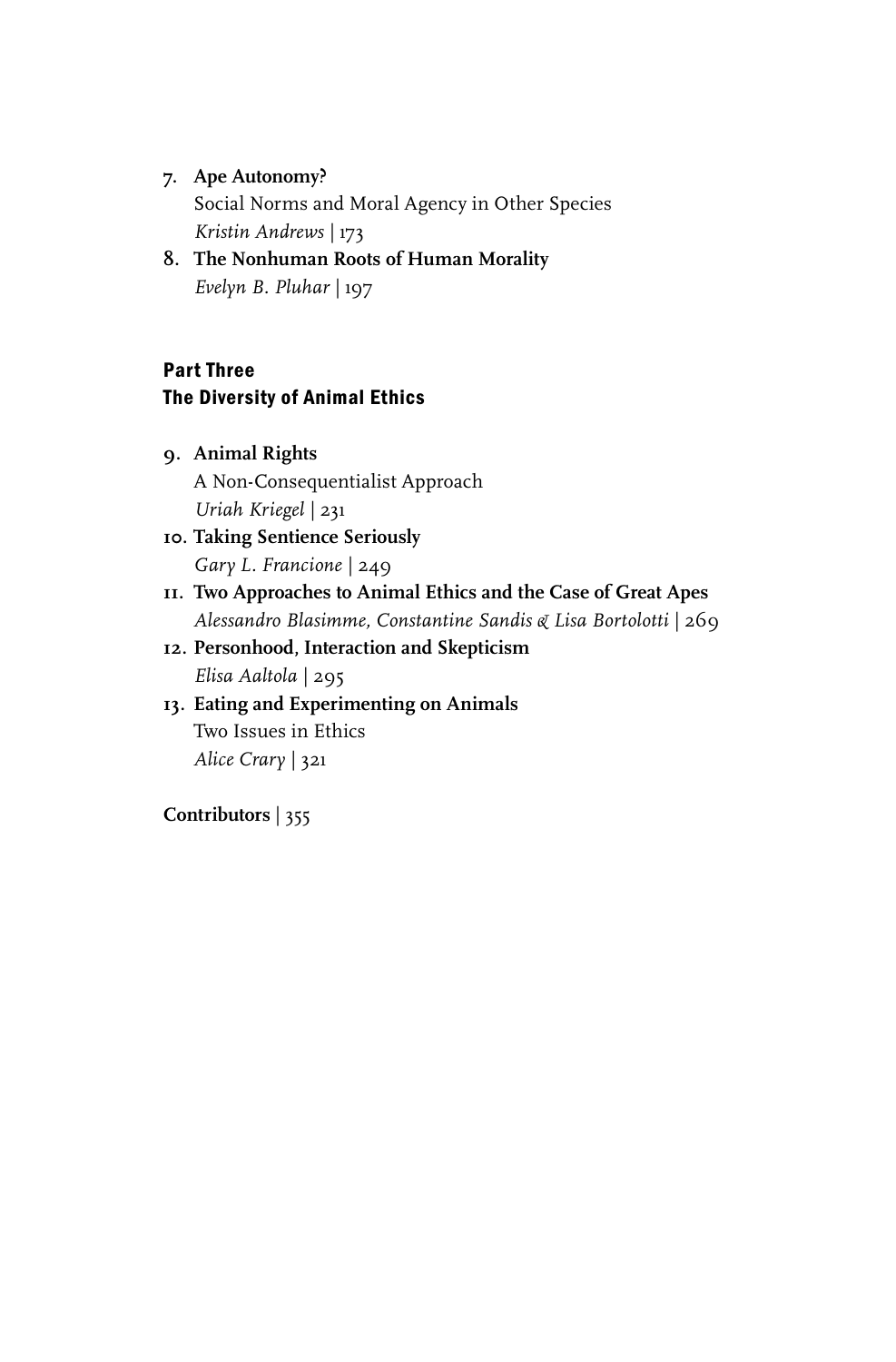# Introduction

Animal Minds and Animal Ethics

*Klaus Petrus & Markus Wild*

# 1. BIG ISSUES IN ANIMAL PHILOSOPHY

What may, in very general terms, be called "the animal issue" has drawn wide academic and public attention in the past thirty years. The issues at stake are our (Western) perception of animals, our interaction and involvement with animals, the differences between ourselves and other animals, our moral obligations towards animals, and the practical consequences that a moral standing of animals would have. After the turn of the twentyfirst century, animal ethics is very much on the mind of philosophers, ethicists, professionals who use animals, politicians, lawmakers, pet-owners and the general public. A related phenomenon is the explosion of research into the cognitive abilities of animals, as seen in the inspiring work being done on the science of animal cognition and behaviour.

This development has not remained without a direct influence on philosophy, especially regarding not only the philosophy of mind but also moral philosophy. Clearly, the animal issue has engaged philosophers in two related but distinct ways. On the one hand, there has been a growing interest in the question of *animal minds*. Can we attribute mental states to non-human animals? If so, what kinds of mental states? What does the mental life of a non-human animal look like? On the other hand, there also been a growing interest in the question of *animal ethics*. Do we have direct moral obligations towards animals? Do animals have rights? Should states enact strong legal policies with regards to animals? Philosophers working on questions of animal ethics usually draw on research into animal cognition, and subscribe to strong positions regarding animal minds. Philosophers interested in the question of animal minds sometimes draw ethical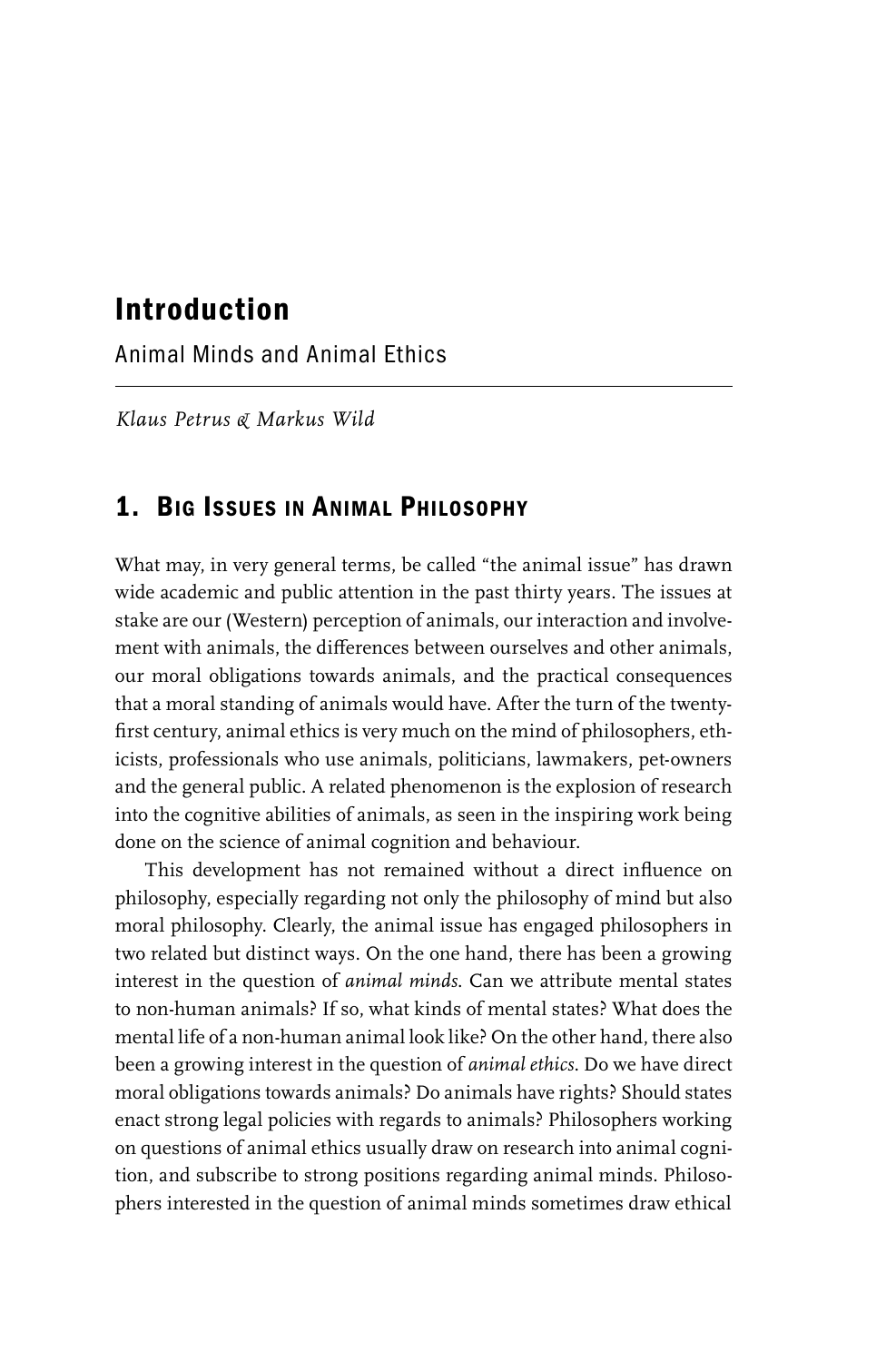conclusions from the positions they argue for. In spite of such overlaps, these two areas of research have grown up separately. One reason for this separation stems from the institutional distinction between theoretical and practical philosophy. Philosophers working on ethical questions do not, as a rule, spend a lot of time in the theoretical department, whereas philosophers working on questions of consciousness and mentality are generally not the ones writing about moral issues.

Given this situation, the principal aim of this anthology is to draw links between the philosophy of animal minds and animal ethics. The editors encouraged philosophers working on the philosophy of mind to engage in ethical considerations resulting from their theoretical framework, and they invited philosophers working on animal ethics to elaborate on their views regarding animal minds. The main idea was to build bridges between the fields of animal ethics and the philosophy of animal minds and cognition. Additionally, they encouraged philosophers from both fields to inquire into a third topic, i.e. the question as to whether nonhuman animals can be considered not only as mindful agents but also as moralor at least as proto-moral—agents. Therefore, besides the contributions on animal ethics and animal minds, this volume includes essays on the topic of *moral behaviour in animals*.

Another observation about current developments in animal ethics and the philosophy of animal minds is the *diversification* of approaches and viewpoints. As some articles in this anthology will show, animal ethics has developed beyond the utility-versus-rights question that dominated the debate into the 1990s, while the philosophy of animal minds has moved out of the naturalistic camp where it was firmly rooted until that decade. In recent years, however, not only have animal ethics and the philosophy of animal minds exhibited a dramatic increase in diversity or breadth of perspectives, the same is also true of research into animal cognition and behaviour.

## 2. CONTENT OF THE VOLUME

#### 2.1 Part One: Animals, Science and the Moral Community

The first part approaches the three big issues mind, ethics and morality from the perspective of the animal-human-relationship. The most basic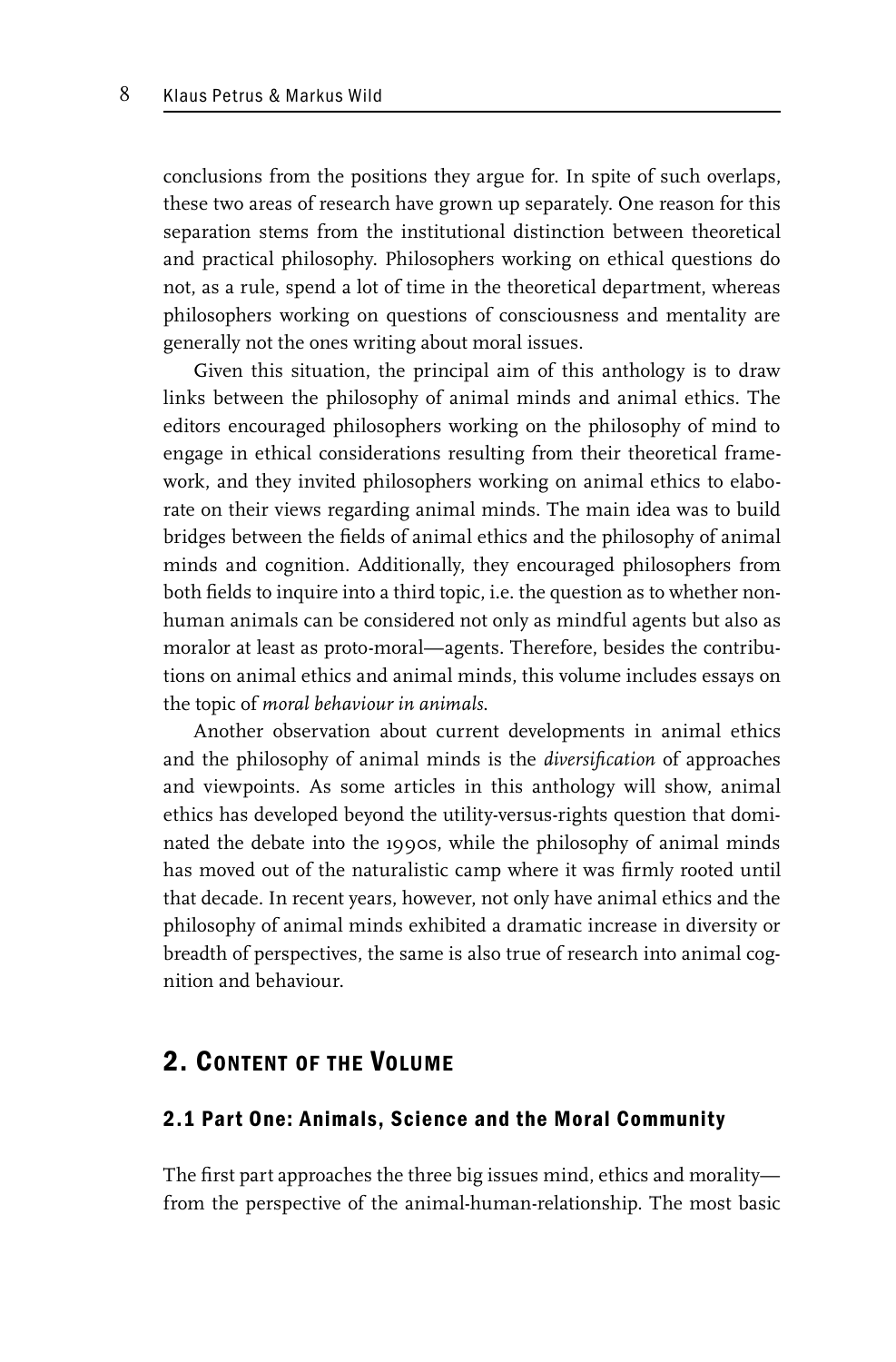relationship for the questions of animal minds and ethics is doubtless natural science. It is the amazing amount of work and progress made in the study of animal cognition that fuels debate on the animal issue. However, scientific relations are neither the only relations between humans and animals, nor even the most deeply rooted. In the course of history, a sense of natural and moral community has been articulated at different times and places. Recent work on animal ethics is merely the culmination of such developments. Of course, the far more salient and dominant aspect in the history of humans and animals is neither a sense of a natural and moral community nor scientific inquiry but utilization, exploitation, ownership, violence and outright extinction.

The four contributions in this part address the following questions: questions: In his article, *Bernard Rollin* examines the interplay between science and ethics. His essay "Animal Mind: Science, Philosophy, and Ethics" illustrates how new findings on animal minds can lead to a gradual change in the attitude of science towards animals. He goes on to show what the impact of this could be on the ethical treatment of animals. Cognitive ethology as an interdisciplinary project is also central to *Colin Allen*  and *Marc Bekoff*. Their essay on "Animal Minds, Cognitive Ethology, and Ethics" aims to show that an understanding of cognitive phenomena in animals is essential if such capacities are to form the foundation of scientifically informed ethical reasoning about animals. *Justin E.H. Smith's* "A Form of War: Animals, Humans, and the Shifting Boundaries of Community" shows the long and complex genealogy of the modern conception of moral status, in which humans are supposed to have absolute moral commitment to all other humans while, at the same time, having no properly moral commitments but only indirect ones to the vast majority of other animals. In "Cognition and Community" *Gary Steiner* traces the common notion in Western philosophy that a being's moral status is in some important sense a function of its cognitive abilities. The crux of this way of viewing the comparative moral status of human beings and animals is the idea that the capacities for reason and language are the key to full moral status.

#### 2.2 Part Two: Animal Autonomy and Its Moral Significance

The second part addresses the question of the relationship between animal mentality and animal ethics. Most of the contributors—with the no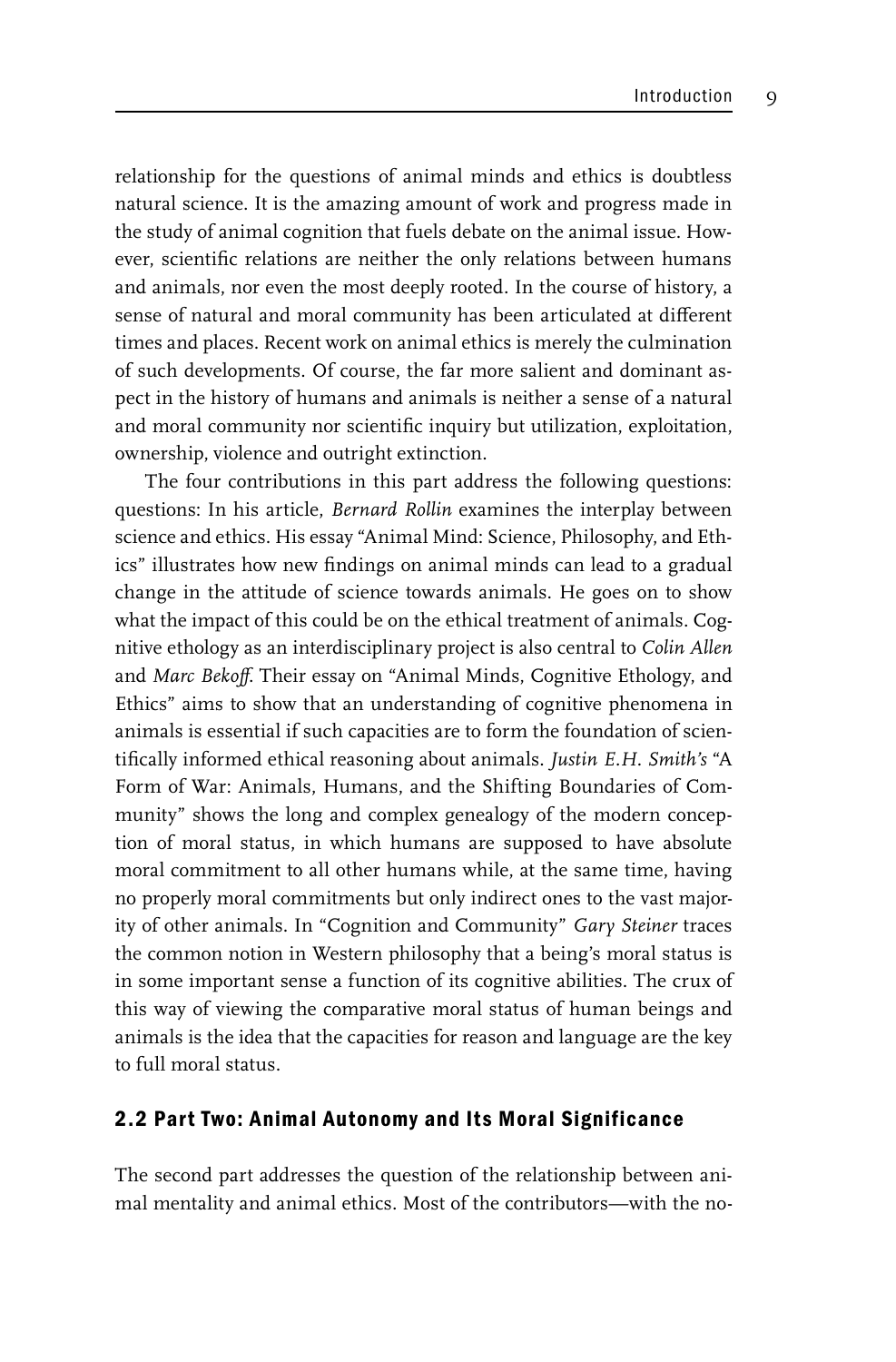table exception of Evelyn Pluhar*—*attack the issue from the perspective of the philosophy of mind. They argue for the core idea that animals are not just convenient subjects for the attribution of mental states and capacities, such as thought, consciousness, agency, mindreading, or empathy but that they possess a mind of their own—an autonomous kind of mind that is not exclusively at the mercy of our interpretative practice. All contributors explicitly address the challenge of moving from animal mental autonomy to animal ethics and animal morals.

*Hans-Johann Glock*, blending arguments from his numerous articles on animal minds, primarily addresses the first question. In his essay "Mental Concepts and Animal Ethics" he argues that sensation, interests, beliefs and desires, intentional agency and reasoning are applicable to animals for good reasons. Moreover, Glock argues that these mental notions are plausibly connected to various kinds of moral status. Therefore, his contribution relates to the guiding question of animal ethics. The third essay in this section tackles the question concerning mindreading. "The Question of Belief Attribution in Great Apes: Its Moral Significance and Epistemic Problems" by *Robert Lurz*, a leading scholar in the philosophy of animal minds, aims to resolve the longstanding puzzle of how to test belief attribution in apes, and argues that a fundamentally new experimental false-belief test is required—one capable of distinguishing genuine belief-attributing subjects from their perceptual-state attributing and behaviour-reading counterparts. Drawing on her work on the theory of mind in non-human animals, *Kristin Andrews* considers the theory of mind as one capacity that is sometimes thought to be a necessary condition for moral agency. While there is no evidence that great apes have anything like the philosopher's representational concept of belief, there is evidence that great apes have other cognitive capacities that can perform the functions sometimes seen as requirements for moral agency. It is also argued that recognizing social norms drives the development of metacognitive social abilities such as theory of mind. So we should not expect that theory of mind is a necessary condition for moral agency, or so she argues in "Ape Autonomy? Studies in Natural Moral Psychology". In her contribution, "The Non-human Roots of Human Morality," moral philosopher *Evelyn Pluhar* reviews recent empirical findings from cognitive ethology and developmental psychology, and claims that the sentimental roots of a full-blown human morality are present in non-human animals. These roots comprise forms of altruism that transcend kinship and reciprocity as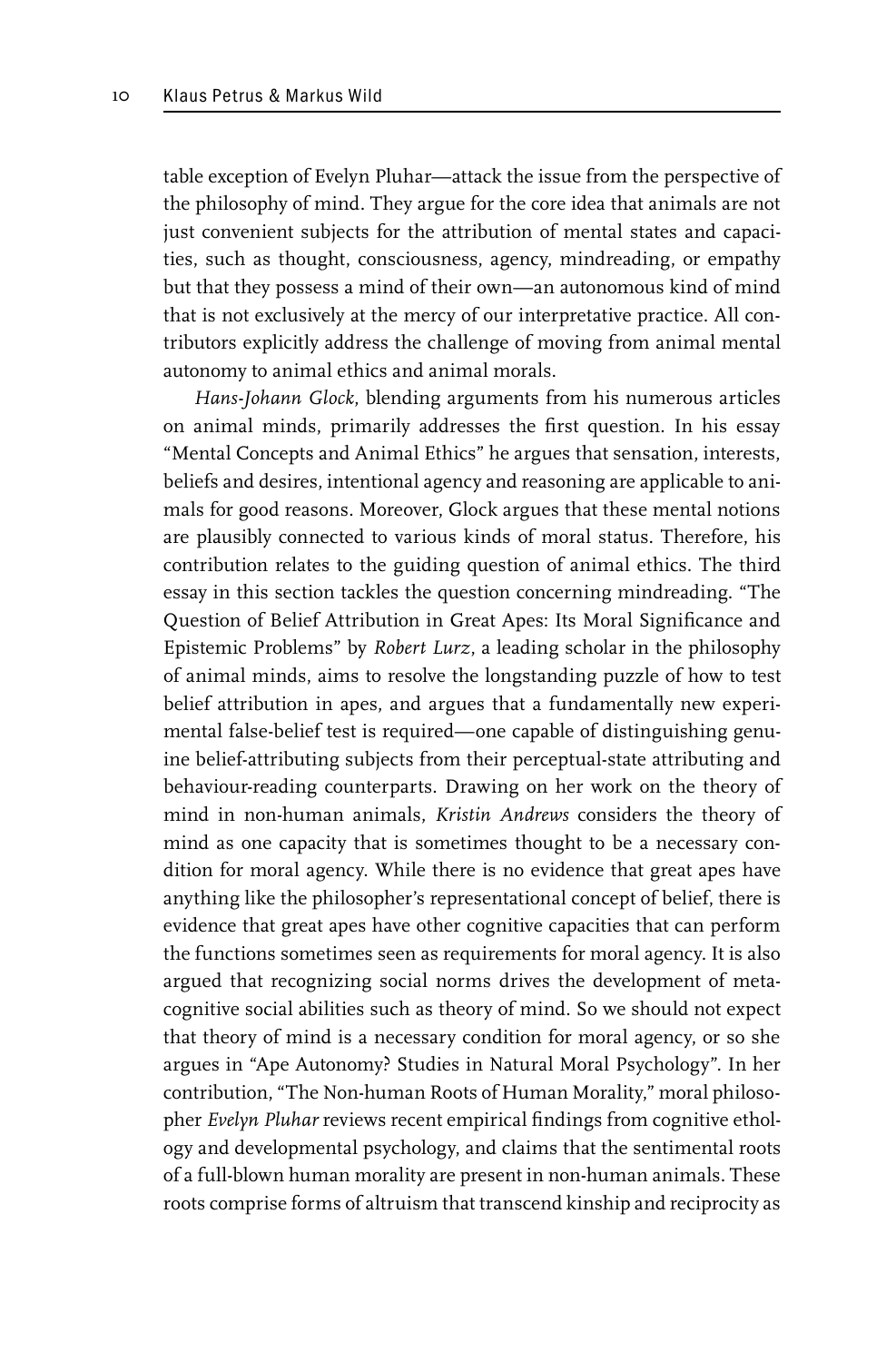well as forms of empathy that transcend emotional contagion. It is further claimed that non-human animals have a sense of self-awareness and an understanding of agency crucial for pre-moral concern for others. Morality in the demanding sense, however, is the prerequisite of human beings taking a universal point of view.

### 2.3 Part Three: The Diversity of Animal Ethics

In recent years, the standard utilitarian and deontological approaches to animal ethics have been broadened and amended by alternative moral points of view—the feminist care tradition, virtue ethics, or the capability approach spring to mind. There is, however, more to it, as two pressing questions guide the current debate. Firstly, the very idea of tying moral obligations to mental capacities is criticized by many champions of animal ethics. Why should we look for fancy mental capacities instead of simple sentience? Of course, moral status is still tied to individual animal mentality but an animal does not need to be much of a thinker in order to have a full moral standing. Secondly, the moral individualism of the more traditional forms of animal ethics is challenged. The distinguishing feature of approaches in ethics that count as moral individualism is the claim that a creature calls for specific forms of treatment only insofar as it has individual capacities such as the capacity for suffering or the capacity to direct its own life. However, our moral intuitions do not imply that a human being's moral standing is weakened in the case of "radically cognitively impaired human beings." So, what are the pros and cons of the mental capacity approach, on the one hand, and of the individualistic approach to animal ethics on the other?

In "Animal Rights: A Non-Consequentialist Approach" *Uriah Kriegel* holds an alternative ethical framework—combining Kantian and virtueethical elements—against the mainstream consequentialism in discussions of animal rights. The virtuous agent is the one who has the stable disposition to treat all conscious animals as ends instead of mere means. Kriegel is a prominent voice in the contemporary philosophy of consciousness. From this theoretical background, he argues for a principled account of animal consciousness, thereby building a bridge between animal minds (addressing the second question of animal consciousness) and animal ethics. *Gary L. Francione*, is very critical of the idea of adjusting moral standing to mental capacity. In his view, animals do not need any specific